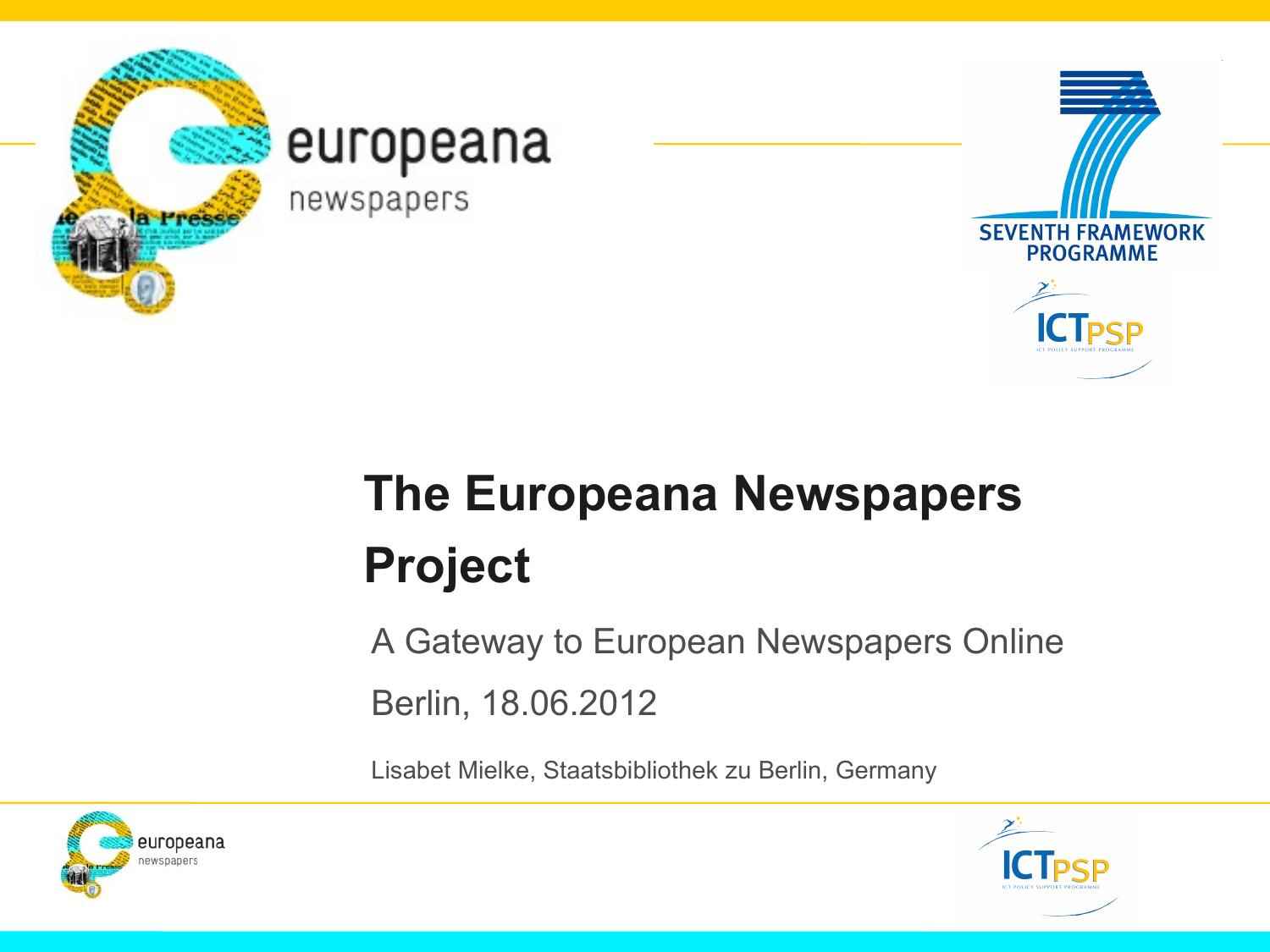### **Content**

- Aims
- Consortium
- Structure
- Areas of activity



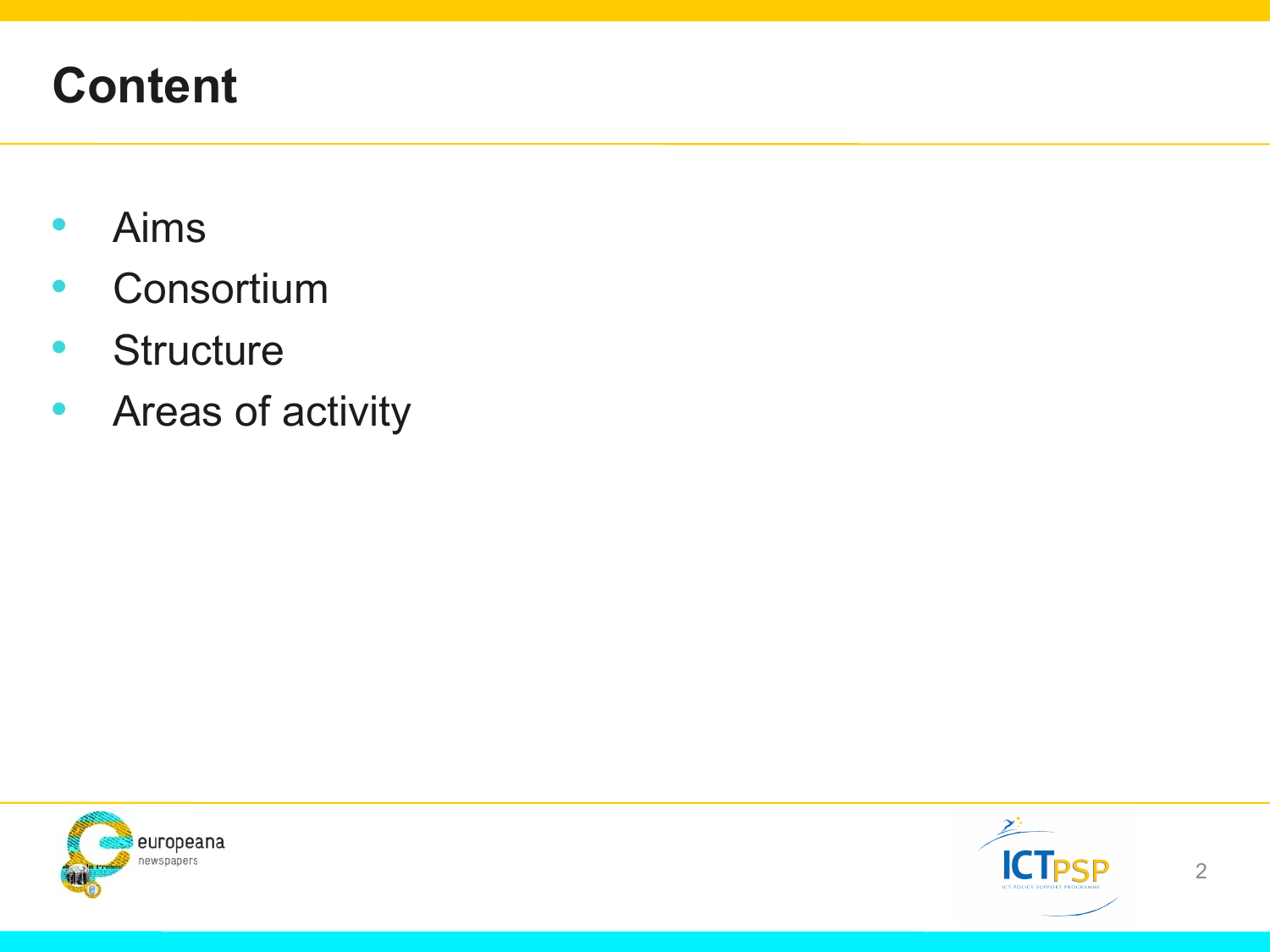## **Why newspapers?**

"Zeitungen sind die Sekundenzeiger der Geschichte" (Newspapers are the sweep hands of history)

#### Arthur Schopenhauer

- Relevant to all citizens
- Highly relevant to European policies incl. Europeana
- Newspapers in libraries between
	- Heaven = solid and complete originals, excellent microfilm copies
	- and Hell = frail and crumbly originals, missing editions, incomplete supplements, poor microfilm copies, legal uncertainties with contemporary material



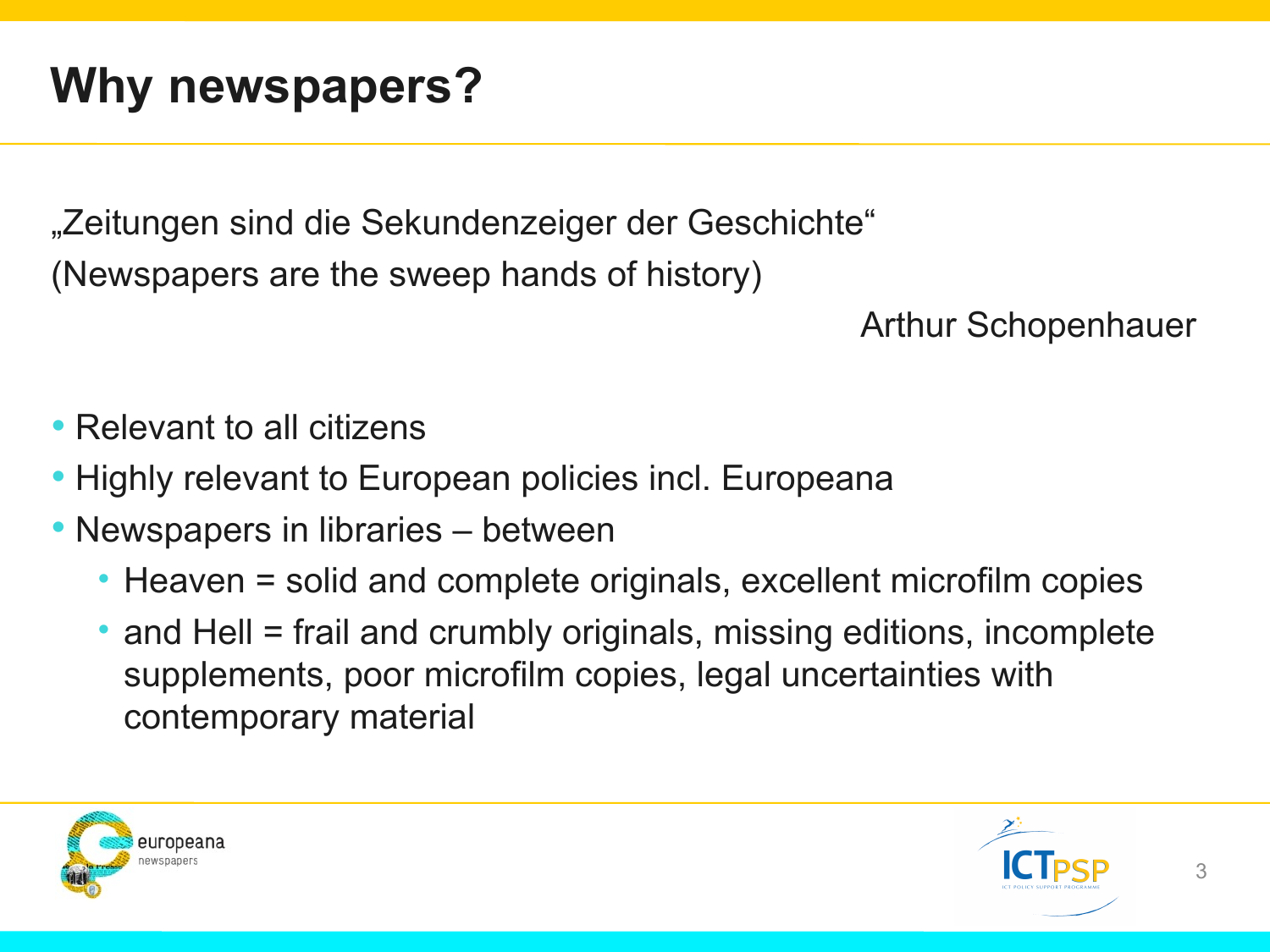## **Aims & Objectives**

#### **1) Selection, Refinement & Aggregation of content**

- Make Europeana the largest provider of pan-European newspaper collections
- Provision of more than **18 million newspaper pages** to Europeana, many of those with full-texts

#### **2) Analysis of existing newspaper collections**

• Survey of newspaper holdings in Europe

#### **3) Quality Assurance & Best Practice recommendations**

- Contribute to optimised workflows and data aggregation infrastructures
- Provide best practice recommendations for digitisation, refinement, workflows, metadata etc. and evaluation tools

#### **4) Presentation and full-text search**

Improve access to newspaper collections within Europeana



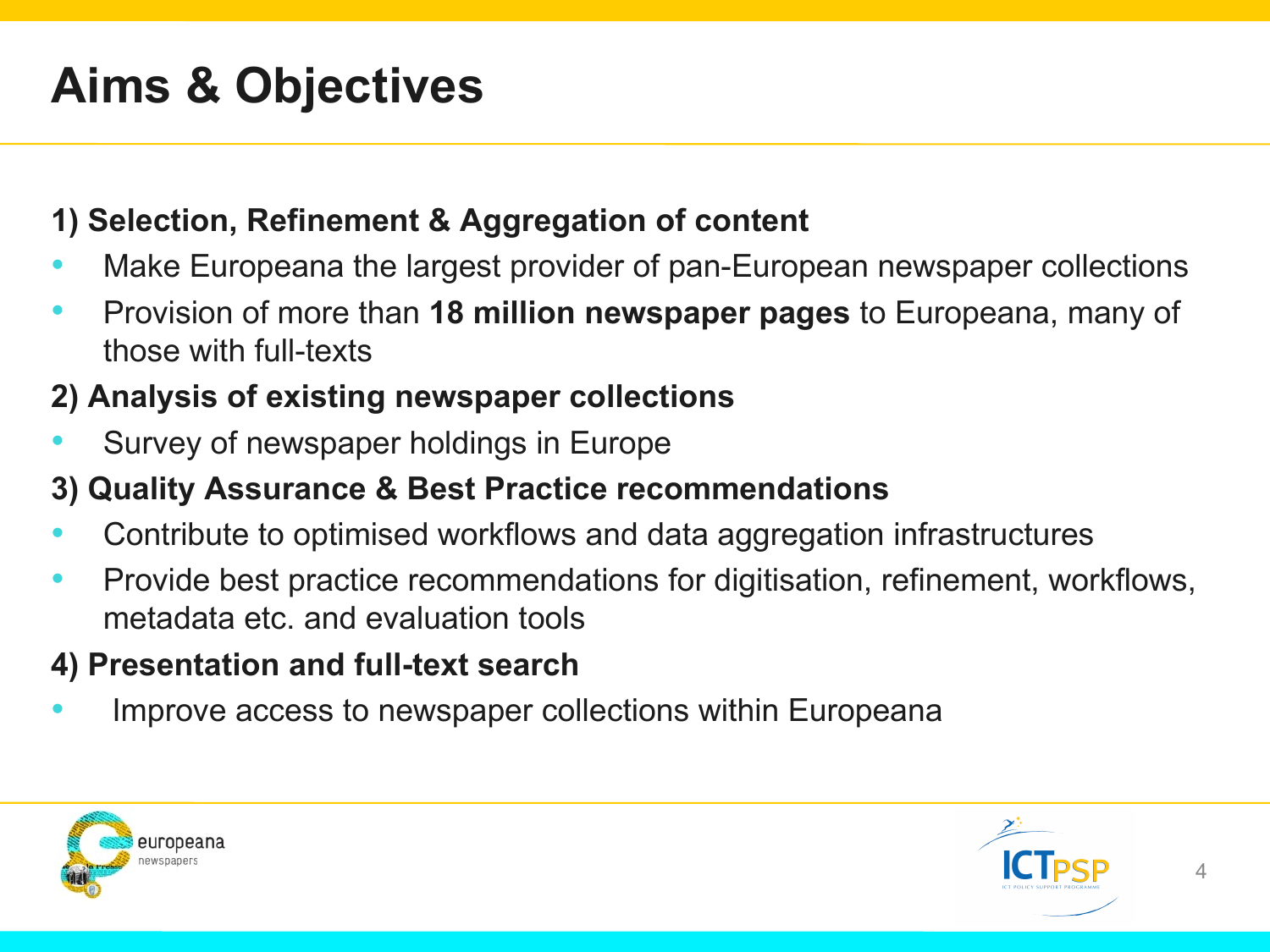## **Consortium & Stakeholders**

- 17 partners from 12 countries within the consortium
	- National and University libraries
	- Research institutes
	- Software Company
- External partners and stakeholders:
	- Involvement of libraries outside the project consortium
- Framework:
	- funded as a Best Practice Network in the ICT-PSP of the European Commission
	- Project Duration: February 2012 January 2015



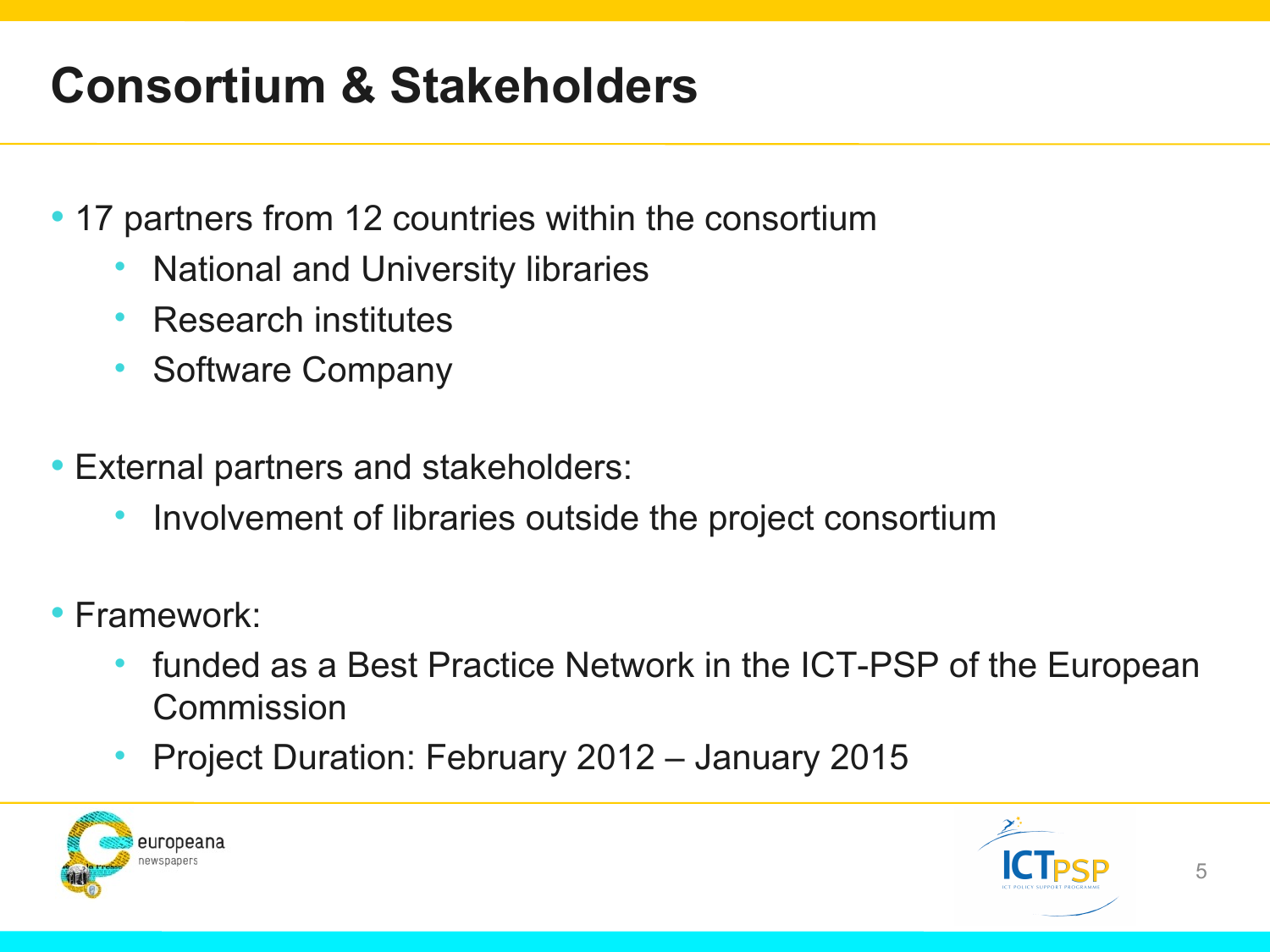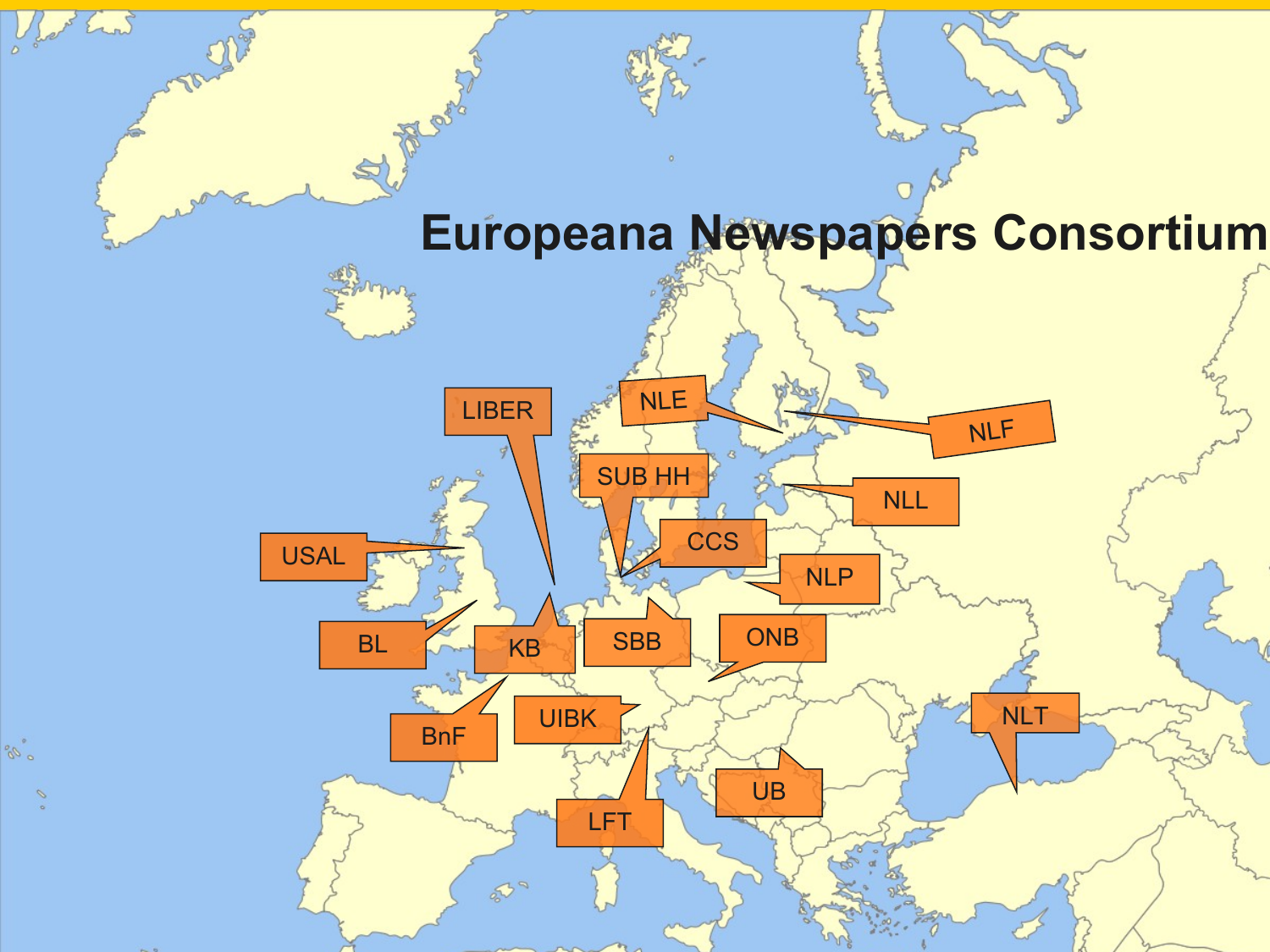### **Consortium Partners**

- 1. Staatsbibliothek zu Berlin (project co-ordinator)
- 2. National Library of the **Netherlands**
- 3. National Library of Estonia
- 4. Österreichische

Nationalbibliothek

- 5. National Library of Finland
- 6. Staats- und

Universitätsbibliothek Hamburg

- 7. Bibliothèque nationale de France
- 8. National Library of Poland
- 9. University of Salford
- 10. CCS Content Conversion
- Specialists GmbH
- 11. Stichting LIBER
- 12. National Library of Latvia
- 13. National Library of Turkey
- 14. University Library of Belgrade
- 15. University of Innsbruck
- 16. Landesbibliothek Dr.
- Friedrich Tessmann
- 17. The British Library



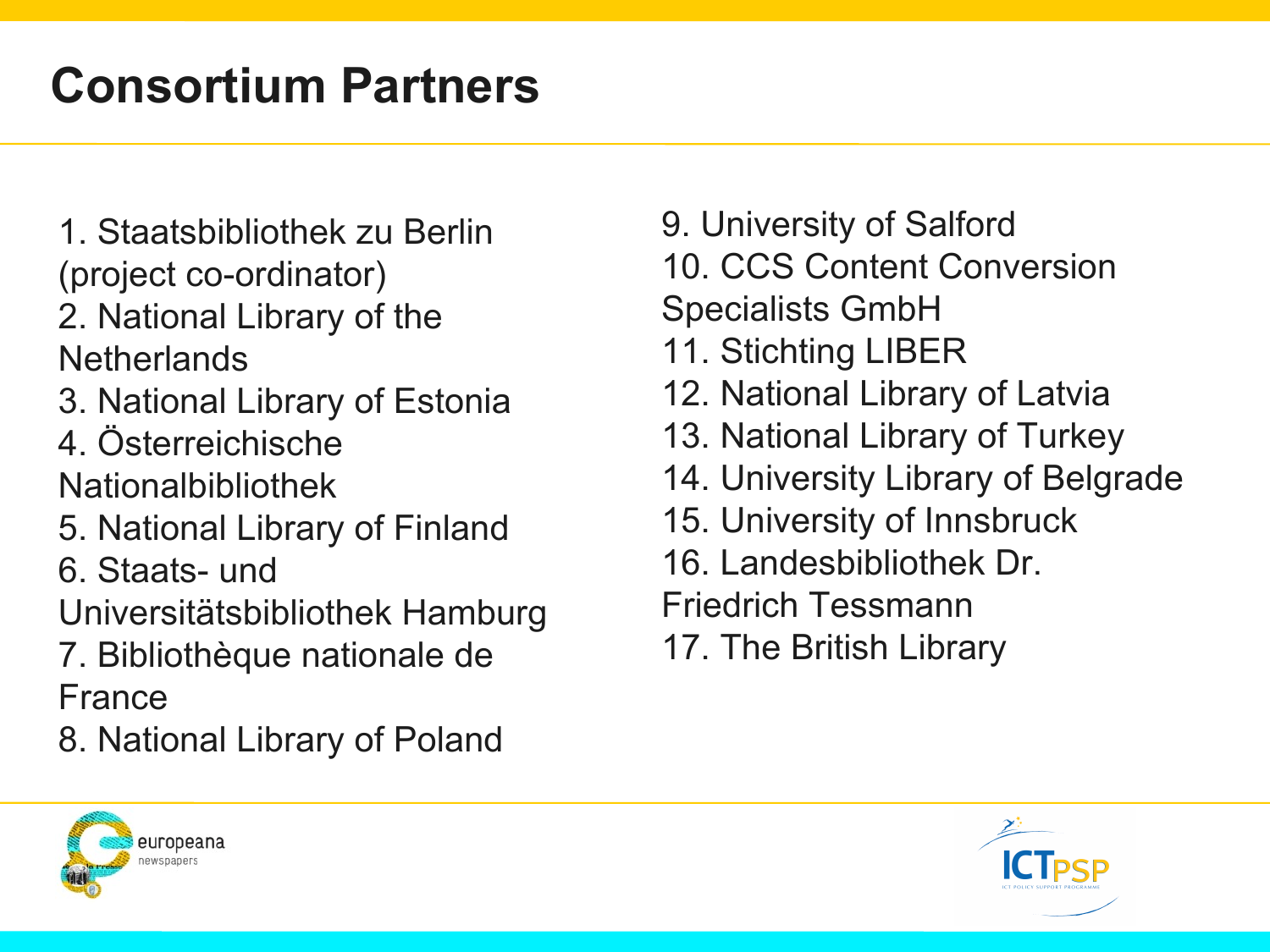### **Project Structure**

### • **Work Package 1: Coordination and Management**

• Berlin State Library (SBB)

### • **Work Package 2: Refinement of digitised newspapers**

• National Library of the Netherlands (KB)

### • **Work Package 3: Evaluation and Quality Assessment**

• University of Salford (USAL)

### • **Work Package 4: Aggregation and presentation of digitised newspapers for Europeana**

• The European Library (TEL)

### • **Work Package 5: Metadata best practice recommendations**

• University of Innsbruck (UIBK)

### • **Work Package 6: Dissemination and Exploitation**

• Association of European Research Libraries (LIBER)



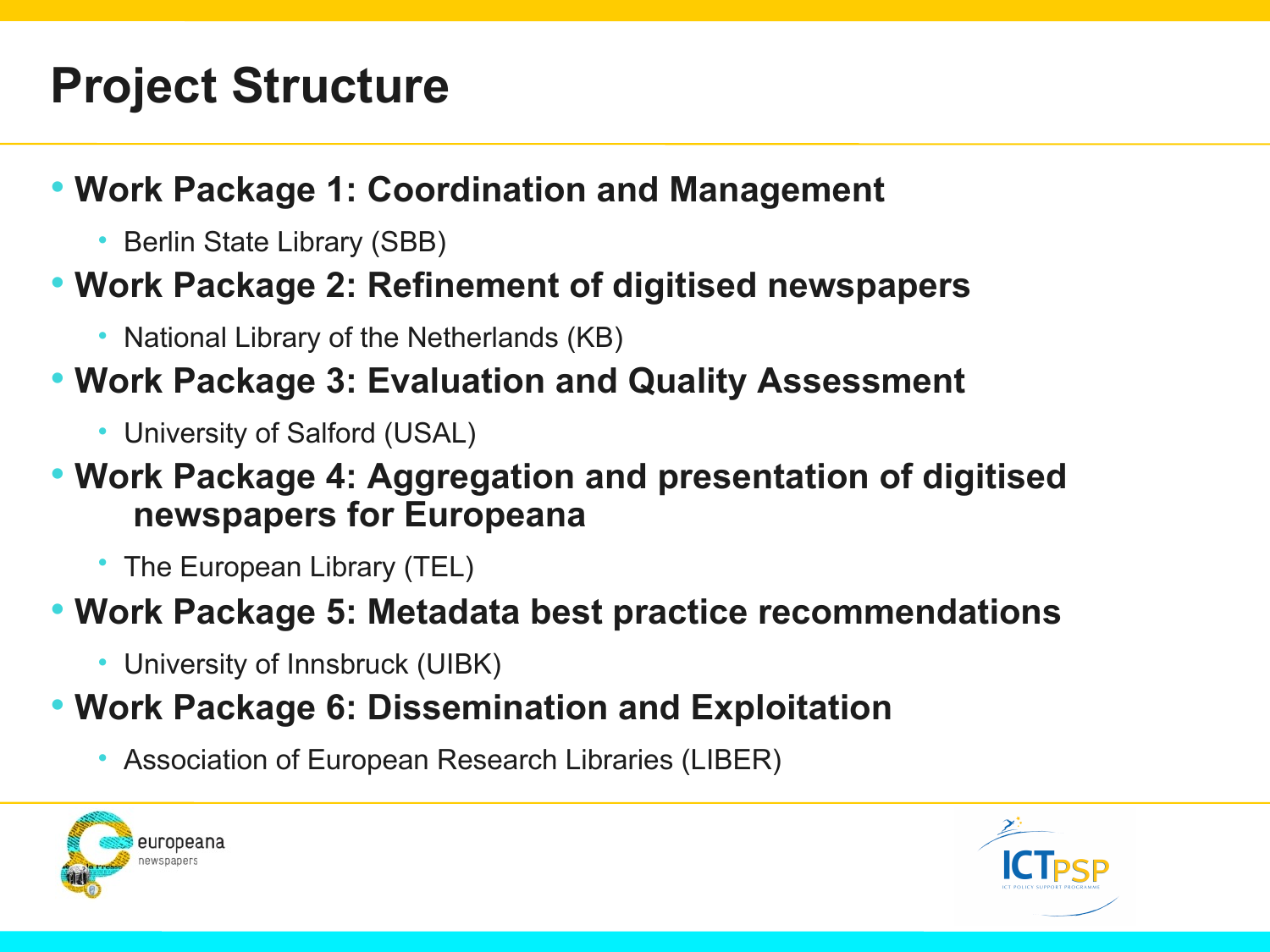### **WP 1: Coordination and Management**

Berlin State Library (SBB)

- •Project administration
- Financial control
- •Project communication
- Project quality assurance
- Risk management



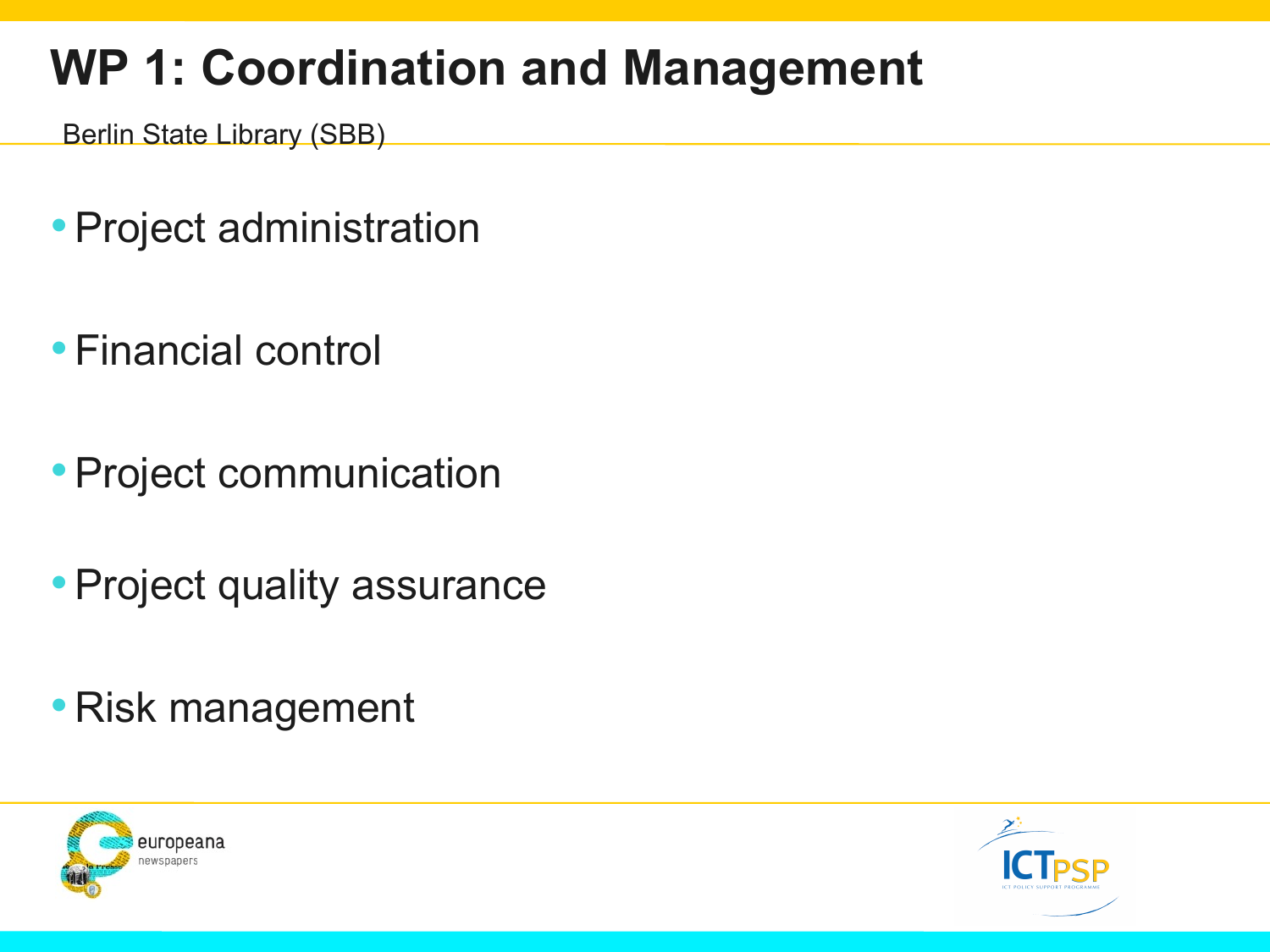### **WP 2: Refinement of digitised newspapers**

National Library of the Netherlands (KB)

- •Analyse and select available digital newspaper collections
- Define digitisation requirements and minimum quality of newspapers
- Coordinate refinement of selected content provided by libraries



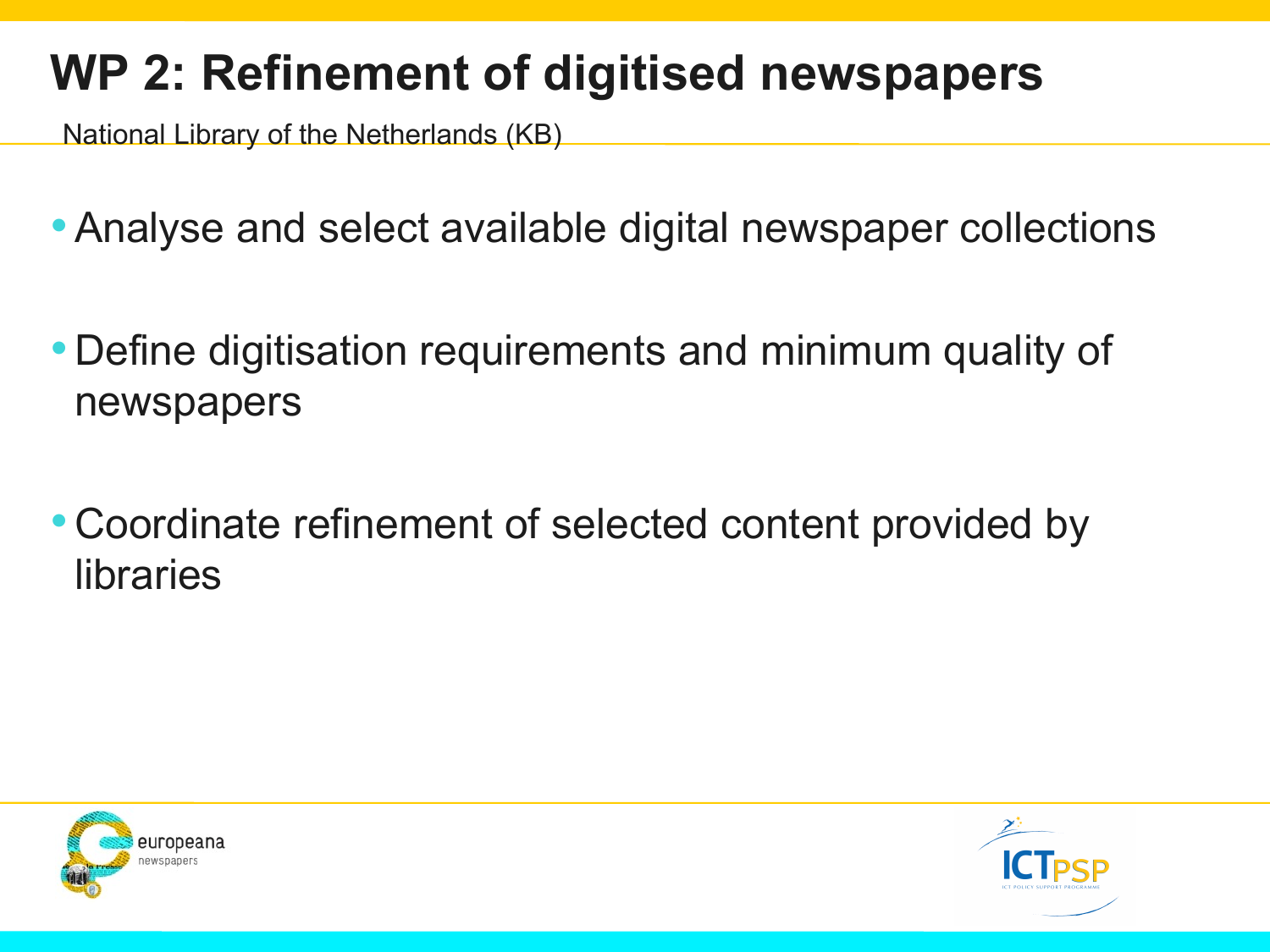### **WP2: Refinement of digitised newspapers**

National Library of the Netherlands (KB)

- 8 million pages "as is"
- 10 million refined pages: OCR (UIBK, Austria)
- 2 million refined pages: OCR/OLR (article segmentation) (CCS, Germany)
- CCS produces OCR and verification of column recognition, zoning, article segmentation, and page class recognition
- CCS provides libraries with a client technology for manual correction of recognition and segmentation results



CCS: Column recognition, article segmentation



UIBK: Detection of headings, footnotes, etc. Table of contents extraction



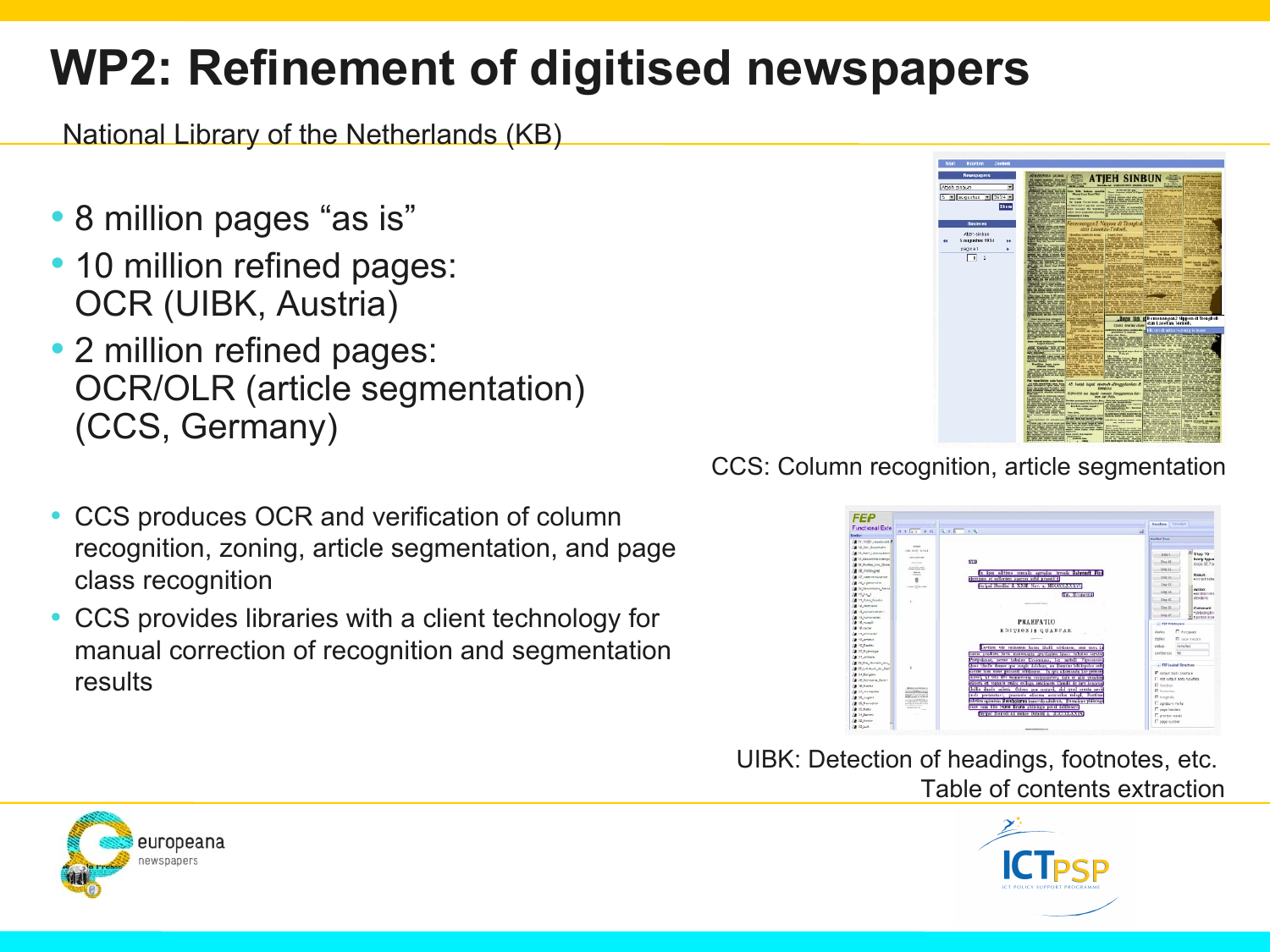### **WP 2: Refinement of digitised newspapers**

National Library of the Netherlands (KB)

### • KB provides named entities recognition (NER) for material from up to three languages (Dutch, English and German)

tinued to serenade her for about an hour, and the hotel and the neighbouring houses were pleasingly illuminated in honour of " Die Königen von England."

On Thursday, the 4th inst., her Majesty continued her journey through Gelnhausen, where stand the ruins of the palace of the Emperor Frederick Barbarossa, and Hanau, a tolerably large place containing about 14,000 inhabitants, and the scene of more than one warlike exploit. It was gallantly defended for nine months during the thirty years' war, and in later days Napoleon, while in hot retreat from Leipsic, dashed through the allied troops of the Austrians and Bavarians under its walls. The Queen reached Frankfort at three o'clock in the afternoon, and descended at the Hotel d'Angleterre, where a body of the City guard was drawn up to receive her Majesty. In the evening, after dinner, there was a reception or levee, at which the Earl and Countess of Westmoreland, the Burgomaster, and some others of the authorities of Frankfort were presented. Prince Metternich and the King of Bavaria dined with the Royal party.

Early on Friday morning, the 5th inst., the Royal party started by special train for Wiesbaden, and thence to Biberich in carriages, where they amba

tinued to serenade her for about an hour, and the hotel and the neighbouring houses were pleasingly illuminated in honour of " Die Königen von England."

On Thursday, the 4th inst., her Majesty continued her journey through Gelnhausen, where stand the ruins of the palace of the Emperor Frederick Barbarossa, and Hanau, a tolerably large place containing about 14,000 inhabitants, and the scene of more than one warlike exploit. It was gallantly defended for nine months during the thirty years' war, and in later days Napoleon, while in hot retreat from Leipsic, dashed through the allied troops of the Austrians and Bavarians under its walls. The Queen reached Frankfort at three o'clock in the afternoon, and descended at the Hotel d'Angleterre, where a body of the City guard was drawn up to receive her Majesty. In the evening, after dinner, there was a reception or levee, at which the Earl and Countess of Westmoreland, the Burgomaster, and some others of the authorities of Frankfort were presented. Prince Metternich and the King of Bavaria dined with the Royal party.

Early on Friday morning, the 5th inst., the Royal party an started by special train for Wiesbaden, and thence to Biberich in carriages, where they embarked of



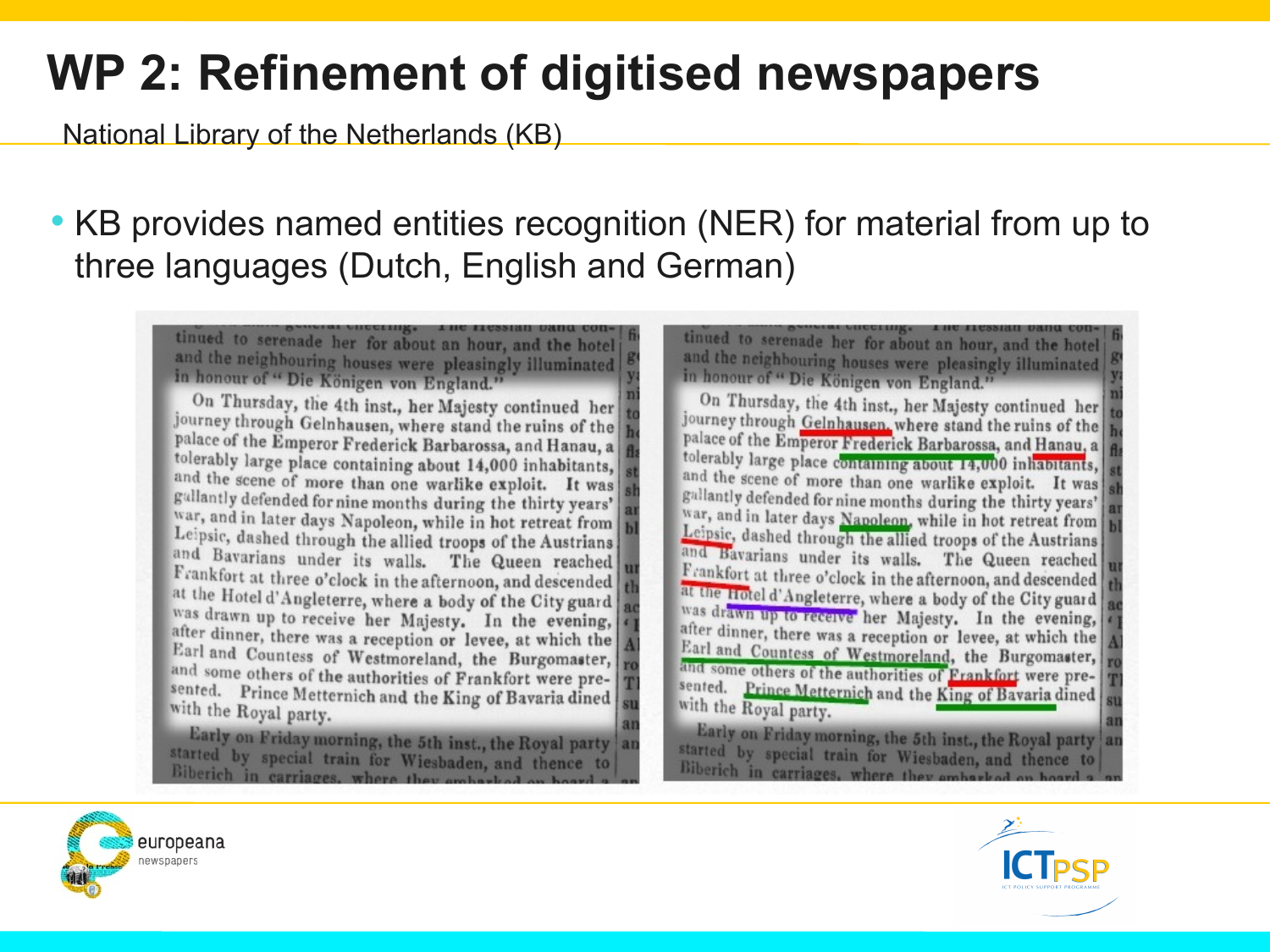### **WP 3: Evaluation and Quality Assessment**

University of Salford (USAL)

- •Evaluation of use cases by comparing ground truth and the digitised version
- •Overview of usability, limitations and potential of existing material
- Identification of bottlenecks and recommendations for improvements
- Recommendations for best practice in digitisation projects



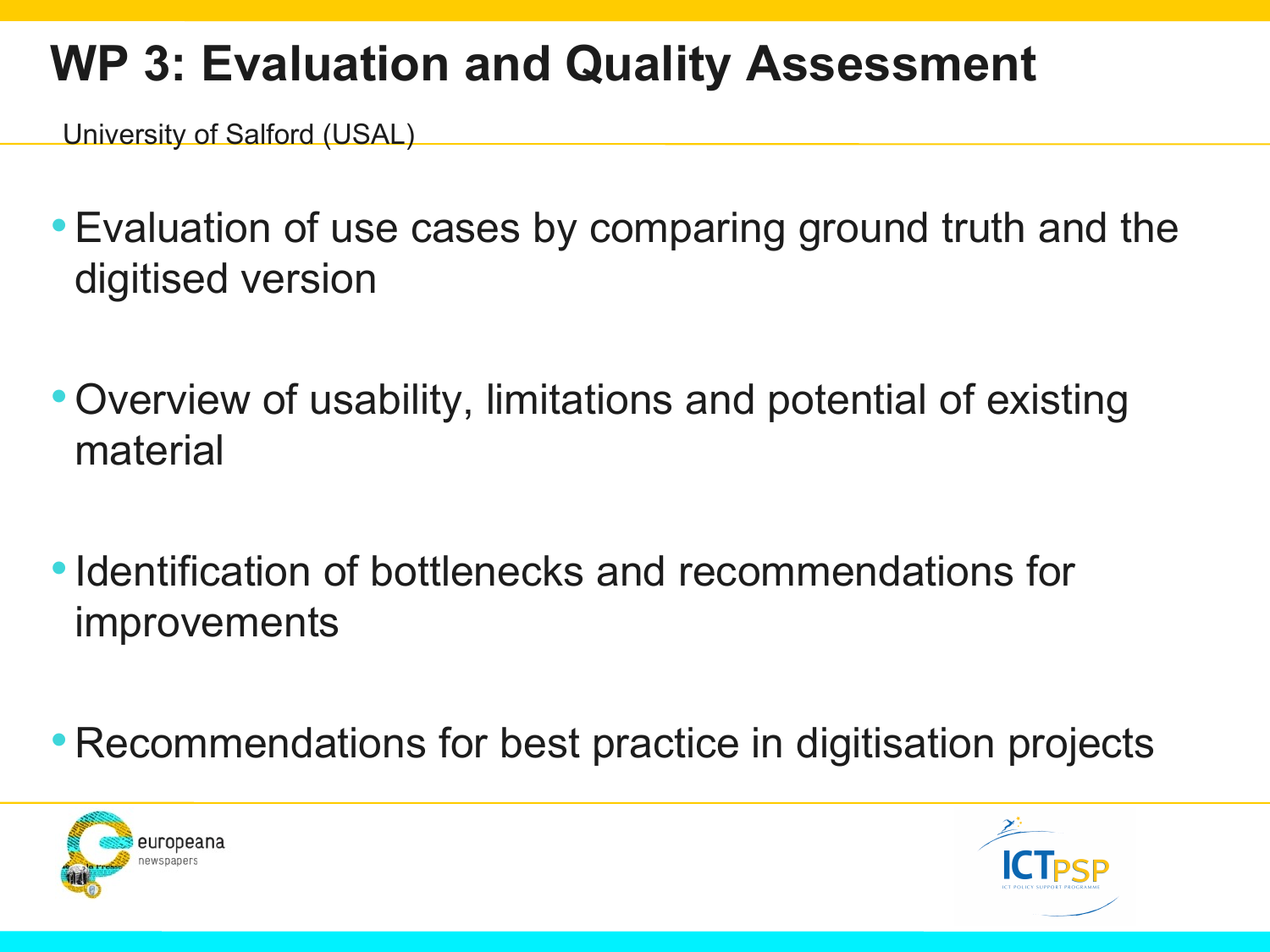## **WP 4: Aggregation and presentation**

The European Library (TEL)

- •Aggregate newspaper metadata from content providers
- Recommendations how to align newspaper metadata to European Data Model (EDM)
- •Analysis of public and private digital newspaper collections across Europe
- Creation of a European registry for digitized newspapers
- Creation of a full-text index of newspaper content
- Development of a newspaper content browser



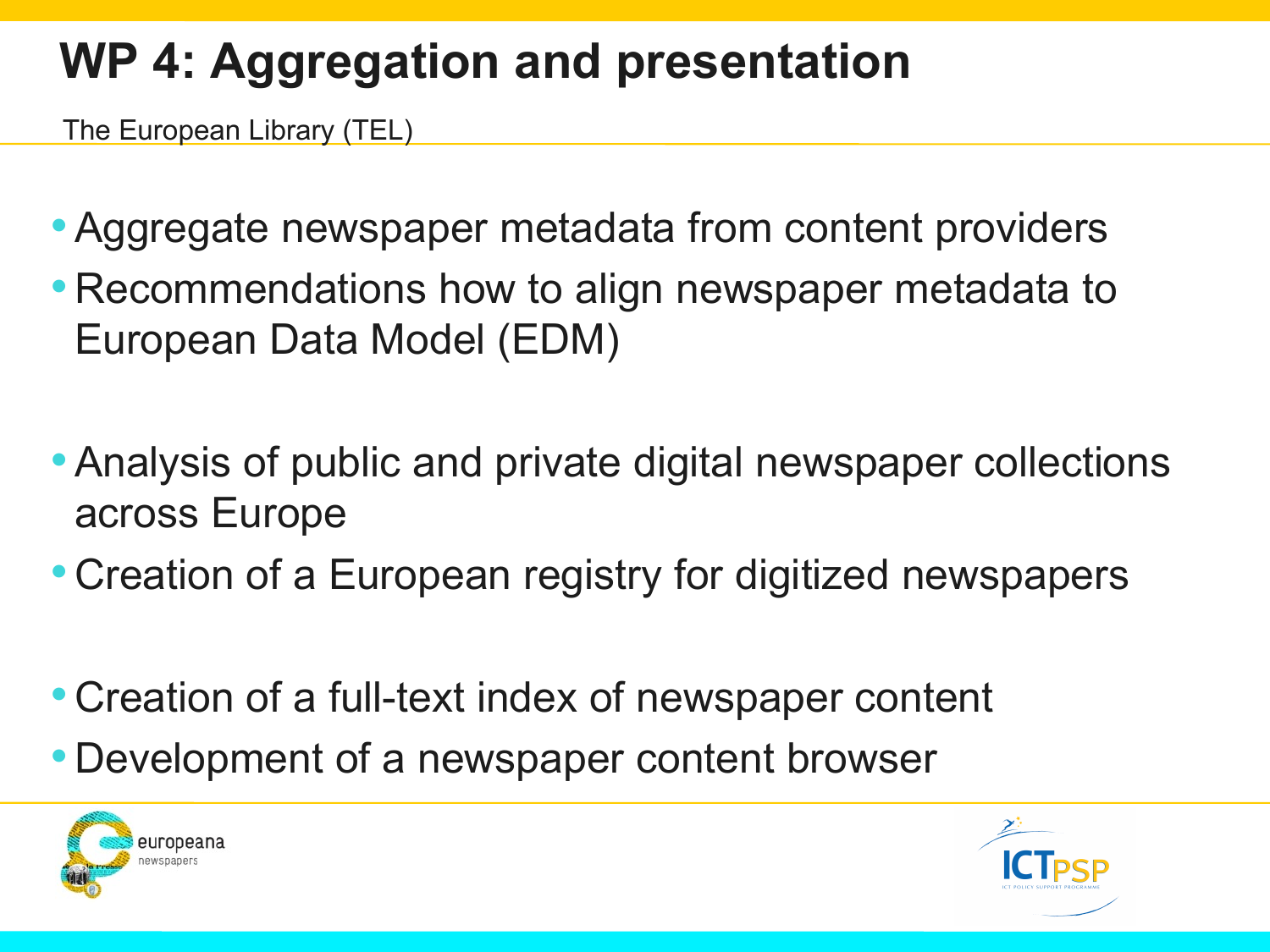## **WP 4: Aggregation and presentation**

The European Library (TEL)

- •Questionnaire to analyse the extent of digitised newspapers collections at their institutions
	- Embedding of results in "Zeitschriftendatenbank" of Staatsbibliothek zu Berlin (Union Catalogue of Serials)
	- Identification of potential new partners for the extension of the network
- If you hold digital newspaper collections and like to participate in the survey  $\rightarrow$  please contact: [survey@europeana-newspapers.eu/](mailto:survey@europeana-newspapers.eu/)



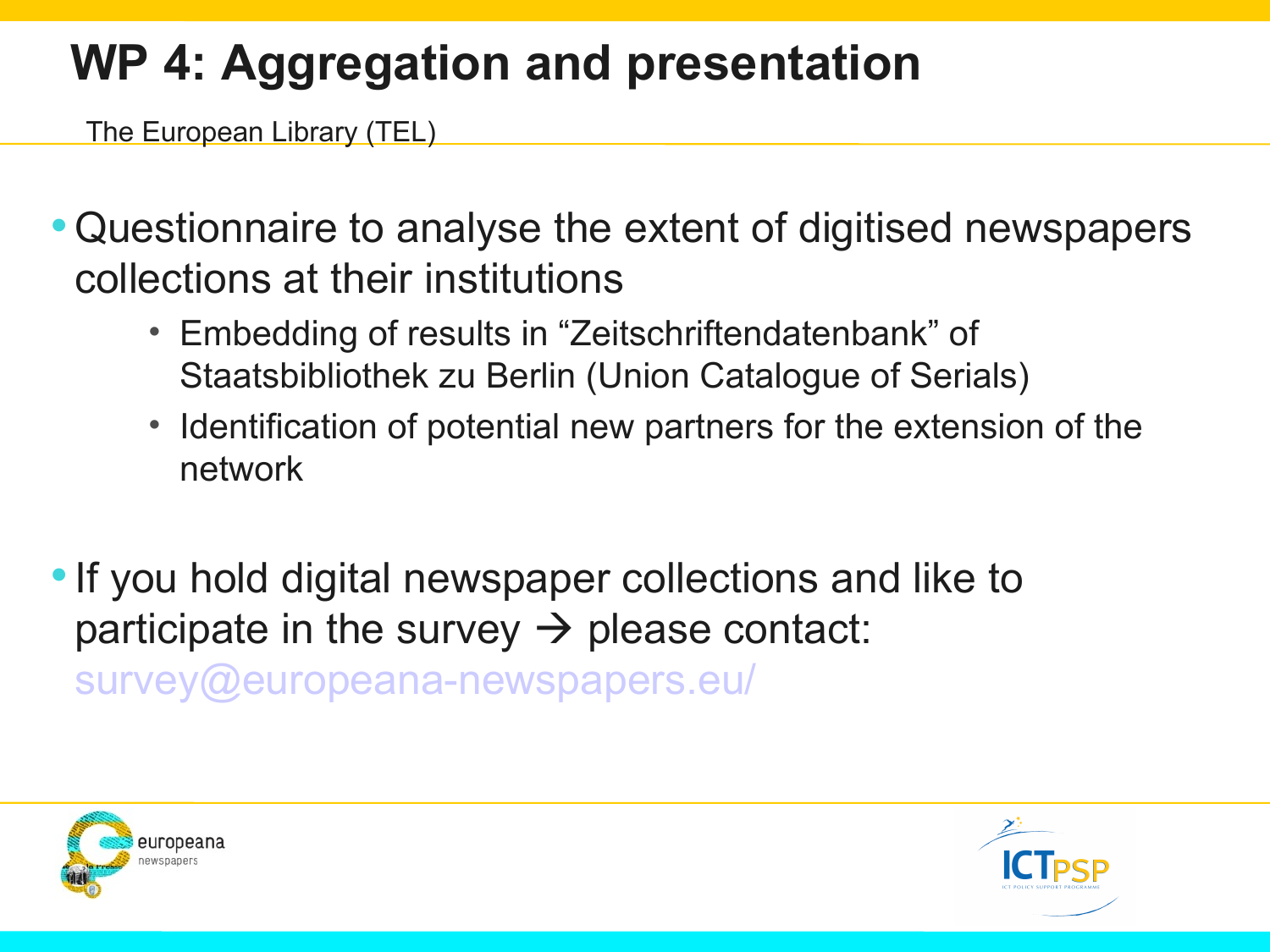## **WP 4: Aggregation and presentation**

The European Library (TEL)

- Within the lifetime of the project, a content browser will be built within TEL portal so that users can ...
- Search full text, e.g.
	- by search term,
	- by named entities
	- by collections of newspapers
	- by date ….
- •See newspaper images
- Be linked to relevant library sources

**Explore Europe's cultural collections** 

Lewis and Clarkel

CAPTAIN LEWIS'S EXPEDITION.

THE following particulars of the expedition of captain Lewis, from the mouth of the Missouri, which empties into the Missisippi at St. Louis, to the Pacific ocean, transmitted to general Clarke, of Kentucky, by his brother, who accompanied the expedition, will be found interesting.

St. Louis, 23d Seft. 1806.

DEAR BROTHER,

We arrived at this place at 12 o'clock to-day, from the Pacific ocean, where we remained during the last winter, near the entrance of the Columbia river. This station we left on the 27th of March last, and should have reached St. Louis early in Angust, had we not been



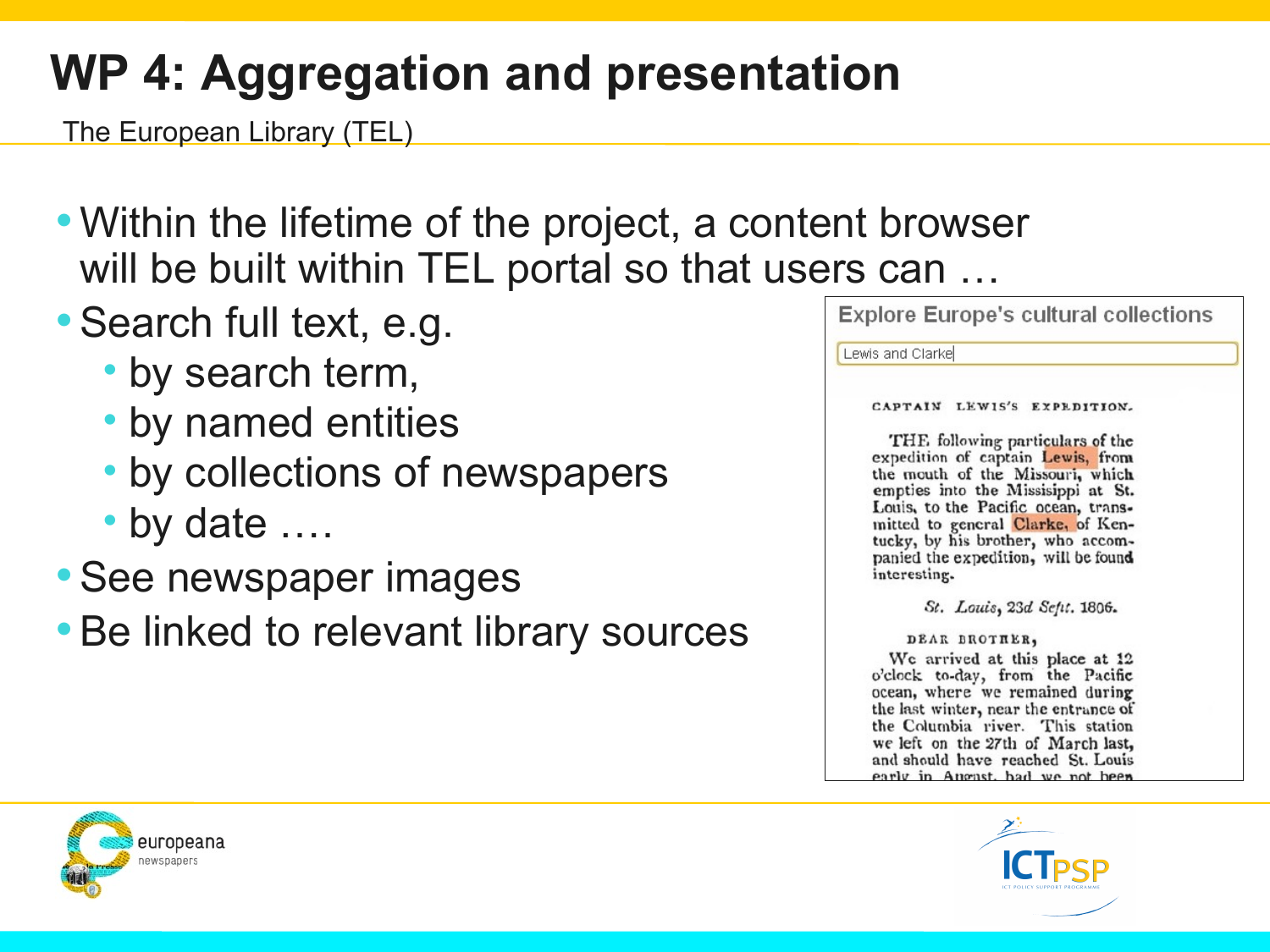### **WP 5: Metadata best practice recommendations**

University of Innsbruck (UIBK)

- Analysis of metadata formats in use by libraries
- Align metadata models with the METS/ALTO standard and release best practise recommendations
- Usability of the recommendation will be tested through an evaluation cycle
- Provide recommendations on best practices for refinement of digitised newspaper collections for Europeana



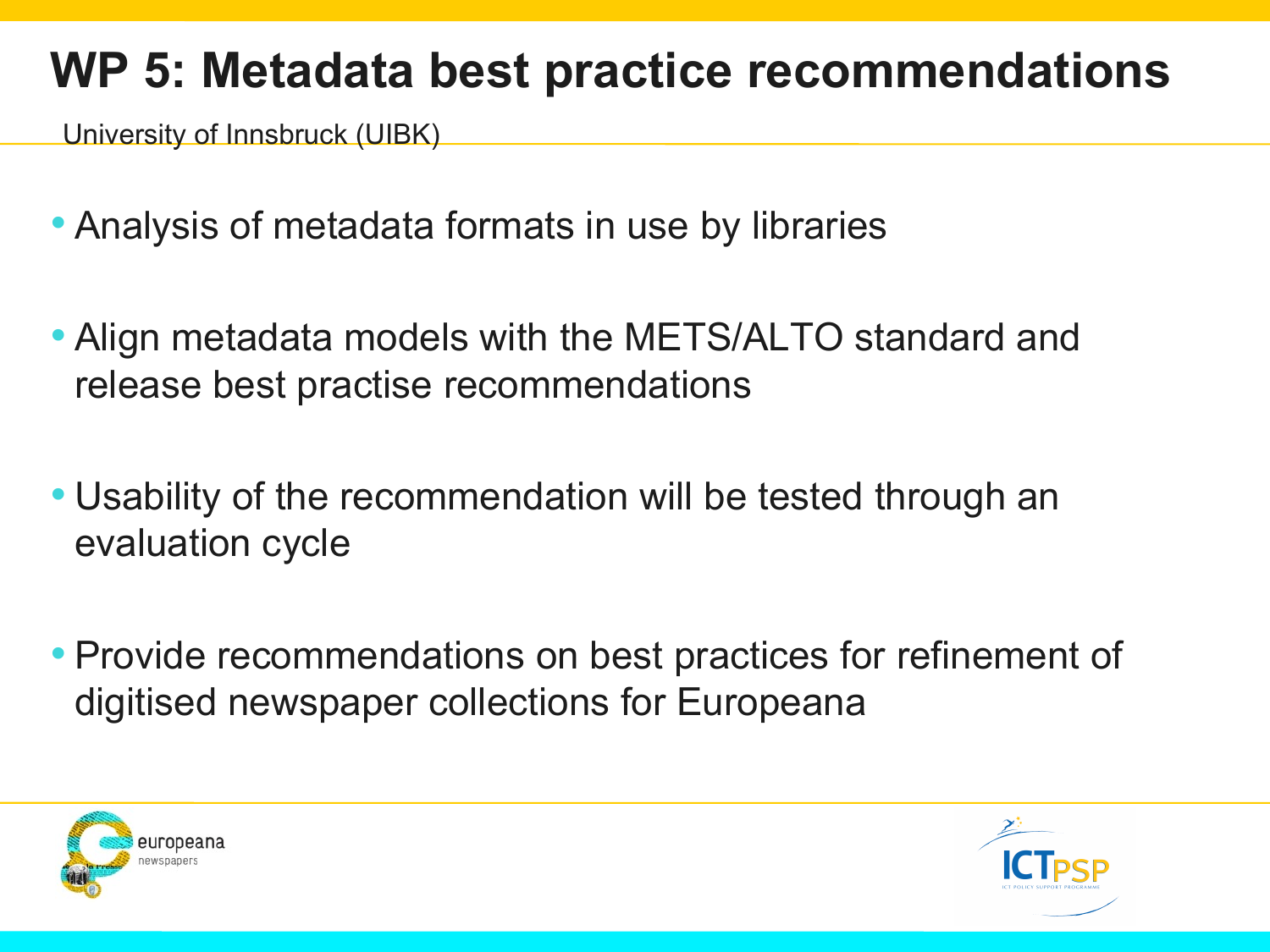## **WP 6: Dissemination**

Association of European Research Libraries (LIBER)

- **Objectives** 
	- Establishment of publicity
	- Increasing usage of Europeana
	- Awareness raising among target groups
- Tasks
	- Media Communication
	- Three main dissemination workshops
	- National information days
	- Network extension